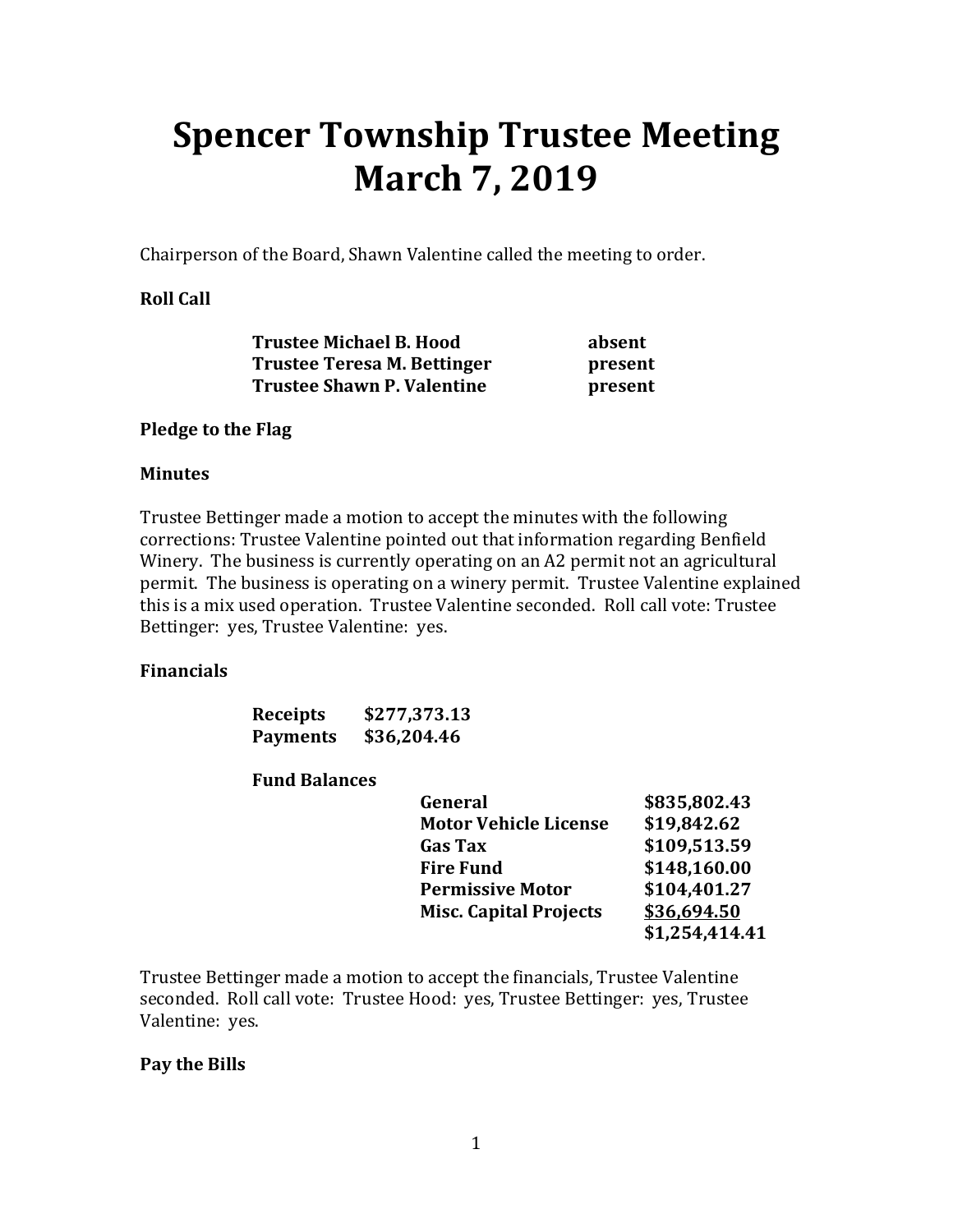Trustee Bettinger made a motion to pay the bills for the month, Trustee Valentine seconded. Roll call vote: Trustee Hood: yes, Trustee Bettinger: yes, Trustee Valentine: yes.

# **Zoning**

Zoning Consultant, Jacob Barnes, gave the report. There were various violations filed. The zoning violation sheet is attached to the permanent minutes.

Mr. Barnes mentioned, Benfield Wines located on Shaffer Road is moving to the Village of Swanton. The Township offered to work with them in lieu of their pending Spencer Township violation as a commercial business in a residential area.

A new site plan review form was presented to the Board for review.

# **Road**

# **Fire**

The fire report was received there was 23 calls last month.

The yearly invoice for 20% costs of utilities was submitted to Springfield Township. The fee for 2018 was \$2161.80.

# **JEDZ**

JEDZ revenues were received for the  $4<sup>th</sup>$  quarter of 2018. Spencer Township's share was: \$265,308.99.

An open house for realtors will be hosted in Spencer Township this summer.

Mr. Barnes asked if an inventory had been collected of JEDZ businesses to make sure the list is up to date.

# **Correspondence**

The office of the County Engineers' Office send correspondence supporting the proposed 18-cent per gallon increase to the current 28 cent per gallon Ohio Motor fuel tax. The Engineers' office explained capital improvements will not be completed without increased revenue.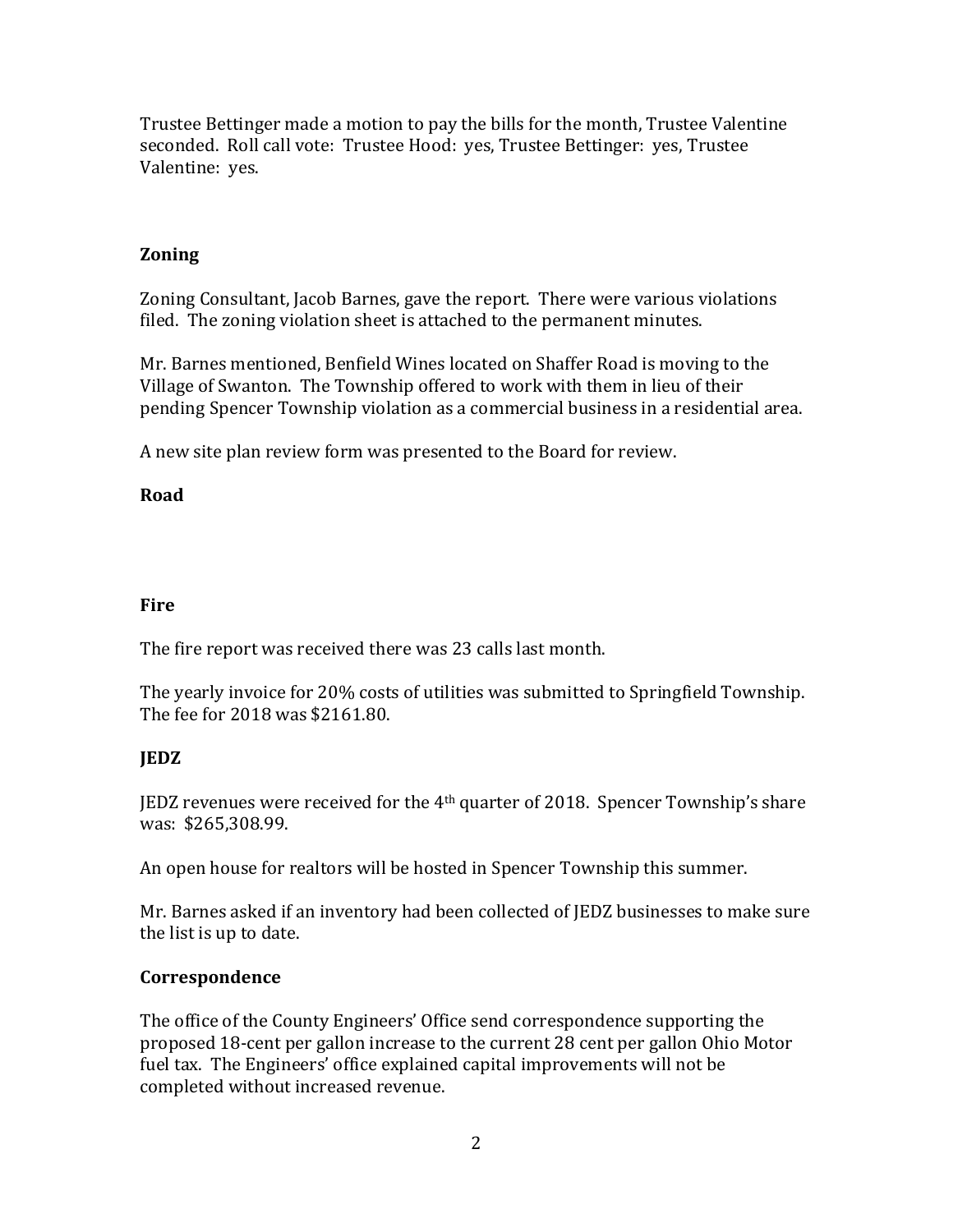The joint cooperation agreement for the Hill Avenue, Eber Road and Degenfelder Lane project was received and needs signed by the Trustees.

The Township received correspondence explaining the County has been modeling a process similar to what the City of Columbus has developed and implemented in regards to reviewing and providing comments on plan submittals electronically via software developed by Bluebeam. Beginning March 18, Lucas County will accept electronic plan submittals.

Charter Communications sent correspondence informing the Township following an internal corporate reorganization, Spectrum Mid-America, LLC now holds the stateissued authority to operate the cable system in our community.

OTARMA will send out an appraiser to appraise any buildings valued at \$50,000 or higher. The report will provide detailed statements of insurable values and appraisal reports for the Township records.

The Township has had a substantial increase on the dumpster fees at the Township Hall. After discussion, Trustee Bettinger made a motion to cancel the service with Republic, Trustee Valentine seconded. Roll call vote: Trustee Bettinger: yes, Trustee Valentine: yes.

Trustee Valentine explained the Village of Metamora is interested in tools, ladders, hoses, SBCA brackets, a hose rack, the life squad and other equipment that is no longer needed by Spencer Township. Trustee Valentine explained this equipment was donated to Spencer Township, so we are legally allowed to donate it to another fire department. Trustee Bettinger made a motion to donate the equipment and vehicle, Trustee Valentine seconded. Roll call vote: Trustee Bettinger: yes, Trustee Valentine: yes.

Trustee Bettinger stated she had a couple of residents' mention they are in favor of leaving Toledo Public Schools. The school district is in jeopardy of being taken away from the city and being ran by the state of Ohio. Trustee Valentine explained we do not produce enough revenue to open our own schools. Perhaps we can get the school district changed. The Board offered to host an open house to see what the community interest is at this time. Trustee Valentine mentioned TPS is also the highest taxed district.

Trustee Bettinger made a motion to host a meeting for the school district change on March 21, 2019 at 7:00pm at the Township Hall.

# **Old Business**

# **New Business**

# **Open to the Public**